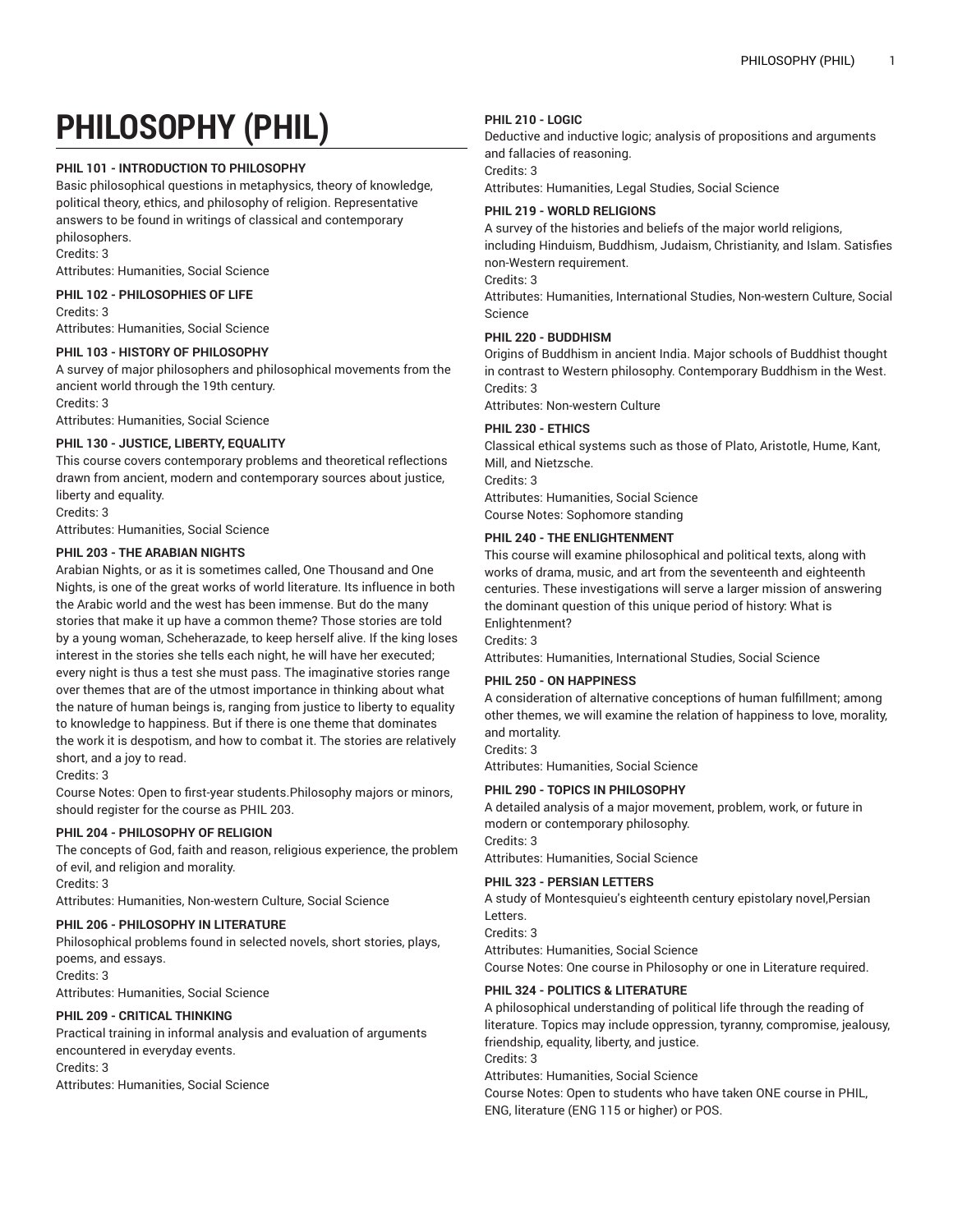# **PHIL 326 - PANDEMICS PHILOSOPHERS & POETS**

Viruses that cause large numbers of deaths world-wide and spread relatively unabated are more common historically than one might have thought. Pandemic diseases have led philosophers and poets, among others, to reflect on human fragility, mortality, the bonds of human society, pain and anguish, caring, trust, and commitment to others, etc. This course will think through questions about pandemic diseases through readings from Thucydides, Lucretius, Boccaccio's Decameron, Samuel Pepys, Mary Shelley's The Last Man, and Hannah Arendt on loneliness and solitude.

Credits: 3

Attributes: Humanities, Social Science

Prerequisites: 3 Credit Hours of Philosophy

Course Notes: One course in PHIL with a minimum grade of C required, d or consent of instructor.

# **PHIL 330 - PHILOSOPHY OF NATURE**

A philosophical examination of the fundamental differences between the natural world and the human world and between the world of necessity and the world of artifice.

Credits: 3

Attributes: Humanities, Social Science Course Notes: One course in philosophy.

# **PHIL 331 - PHILOSOPHY OF TECHNOLOGY**

Social and ethical implications of new technology; problems in contemporary environmental ethics.

Credits: 3

Attributes: Humanities, Social Science

Course Notes: 3 SH of PHIL with a min grade of C required or consent, of instructor.

# **PHIL 342 - POLITICS AND SOCIETY**

A philosophical study of the nature of politics and the nature of society. What is the relationship between society and culture? What is the role of art in society? What is politics? Is it a necessary feature of modern life? Why does it take the forms that it does? Why are politics and conflict so tightly knitted together? We will consider these questions through readings drawn from philosophy, sociology, political science, and economics and authors such as Georg Simmel, Hans Speier, Alfred Schutz, Michel Foucault, Jacques Derrida, Edward Shils, F.A. Hayek, Annette Baier, Judith Shklar, and Karl Marx. Credits: 3

# **PHIL 343 - PHILOSOPHY & TYRANNY**

A philosophical study of tyranny through the writings of Sophocles, Herodotus, Xenophon, Plato, Montesquieu, Marx and Hannah Arendt. Credits: 3

Attributes: Humanities, Social Science Prerequisites: 3 Credit Hours of Philosophy

# **PHIL 350 - PHILOSOPHY IN FILM**

Every film presents to its audience a world and a way of sensing and thinking about that world. Cinema possesses what we might call a thought-function: cinema incites us to think, to think through and with the diverse worlds presented in films. To the extent that philosophy consists in an effort to think clearly and rigorously about the world and the problems it comprises, it follows that there is much of philosophical interest in cinema. In this class, then, we will attend to cinema's thoughtfunction, endeavoring to think philosophically about cinema—and even, perhaps, to think cinematically about philosophy. Credits: 3

Attributes: Humanities, Social Science Course Notes: 1 course in PHIL or Literature.

# **PHIL 355 - EXISTENTIALISM**

We will explore issues of human freedom, commitment, vulnerability, and authenticity by reading authors such as Kierkegaard, Dostoyevsky, Nietzsche, Heidegger, and Camus Credits: 3

Attributes: Humanities, Social Science Prerequisites: 3 Credit Hours of Philosophy Course Notes: 1 course in PHIL.

# **PHIL 361 - METAPHYSICS ANCIENT AND MODERN**

Metaphysics Ancient and Modern. We will explore the greatest questions of metaphysics: the relation between speech, being, and soul, between the visible and the intelligible, and between the perishable and the imperishable.

Credits: 3

Attributes: Humanities, Social Science Course Notes: Prerequisites: 3 hrs of PHIL w/min grade of C.

# **PHIL 371 - HERODOTUS**

This is a one book course on Herodotus's 'Histories' a work which is at the same time historical, literary, and philosophical. The themes of the 'Histories' are timely because they are timeless: freedom, slavery, tyranny, oppression, diversity, national character, the power of speech and the power of deed, and eros and its perversions.

Credits: 3

Attributes: Humanities, Social Science Course Notes: 1 course in Philosophy required.

# **PHIL 372 - PLATO ON LOVE**

This course is devoted to Plato's dialogue, The Symposium, the subject of which is love.

Credits: 3 Attributes: Humanities, Social Science Prerequisites: 3 Credit Hours of Philosophy

# **PHIL 374 - UTOPIAS**

A study of literary and philosophical utopias, imaginary best societies, and fictional perfect communities. Dystopian considerations will be raised as well. Books considered may include: Thomas More's Utopia, Lucian's True Story, Alfarabi's Virtuous Regime, Aristophanes' Birds, Mary Bradley Lane's Mizora, Irene Clyde's Beatrice the Sixteenth, Bogdanov's Red Star, Bacon's New Atlantis, Swift's Gulliver's Travels, etc Credits: 3

Attributes: Humanities, Social Science Prerequisites: 3 Credit Hours of Philosophy

# **PHIL 380 - TOPICS IN PHILOSOPHY**

Detailed analysis of a major movement, problem, work, or future in modern or contemporary philosophy. Credits: 3 Attributes: Humanities, Social Science Course Notes: One course in Philosophy or instr. consent

# **PHIL 384 - PHILOSOPHICAL PSYCHOLOGY**

An examination of fundamental psychological concepts (e.g., perception, consciousness, memory, shame, emotions and rationality) from a philosophical perspective. Credits: 3 Attributes: Humanities, Social Science

Prerequisites: 3 Credit Hours of Philosophy

# **PHIL 395 - INDEPENDENT STUDY**

Study of a particular philosopher, movement, or problem. Credits: 1-4 Course Notes: Consent